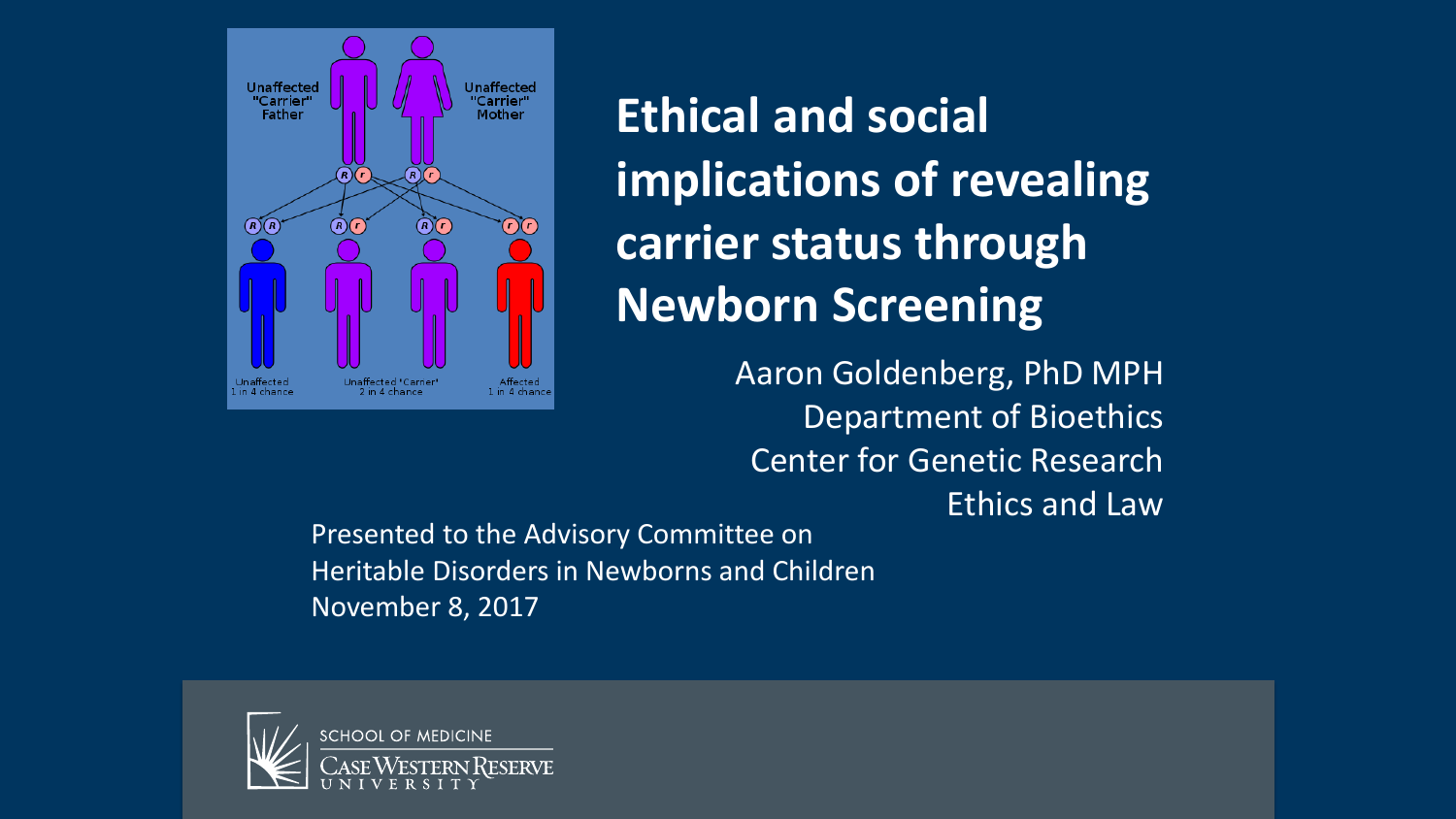## To return or not to return….

*Mediated by:*

Don't Return Carrier

Results

Through NBS

probability and severity of health impacts

reproductive/family planning

Return All Carrier Results

treatability

patterns of inheritance

actual age of onset

*Need to be condition specific*

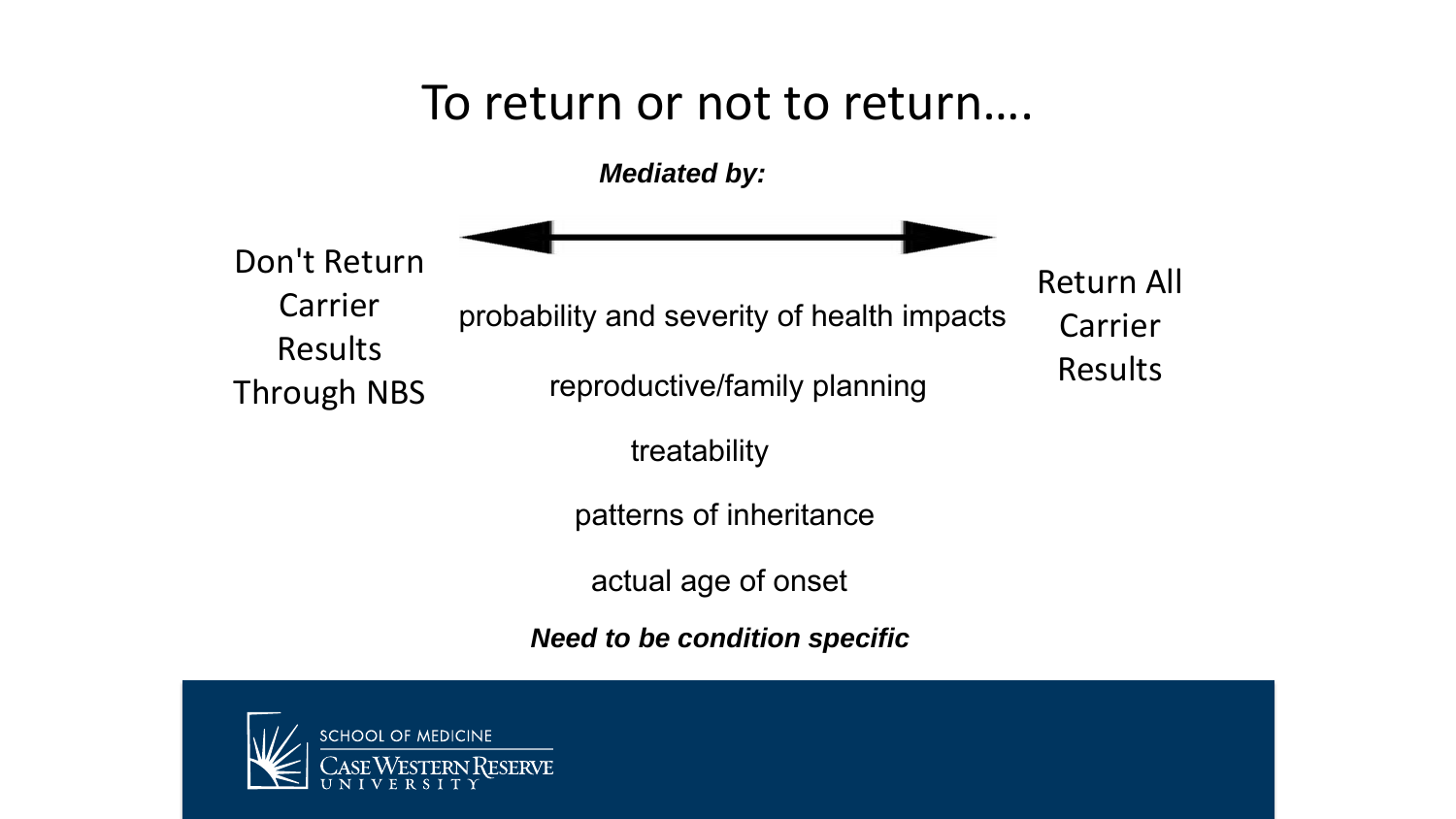## Primary Ethical Principles: A Place to Start

*Parental Autonomy* *Childs "Right to an Open Future"* *Best Interests of the Child*

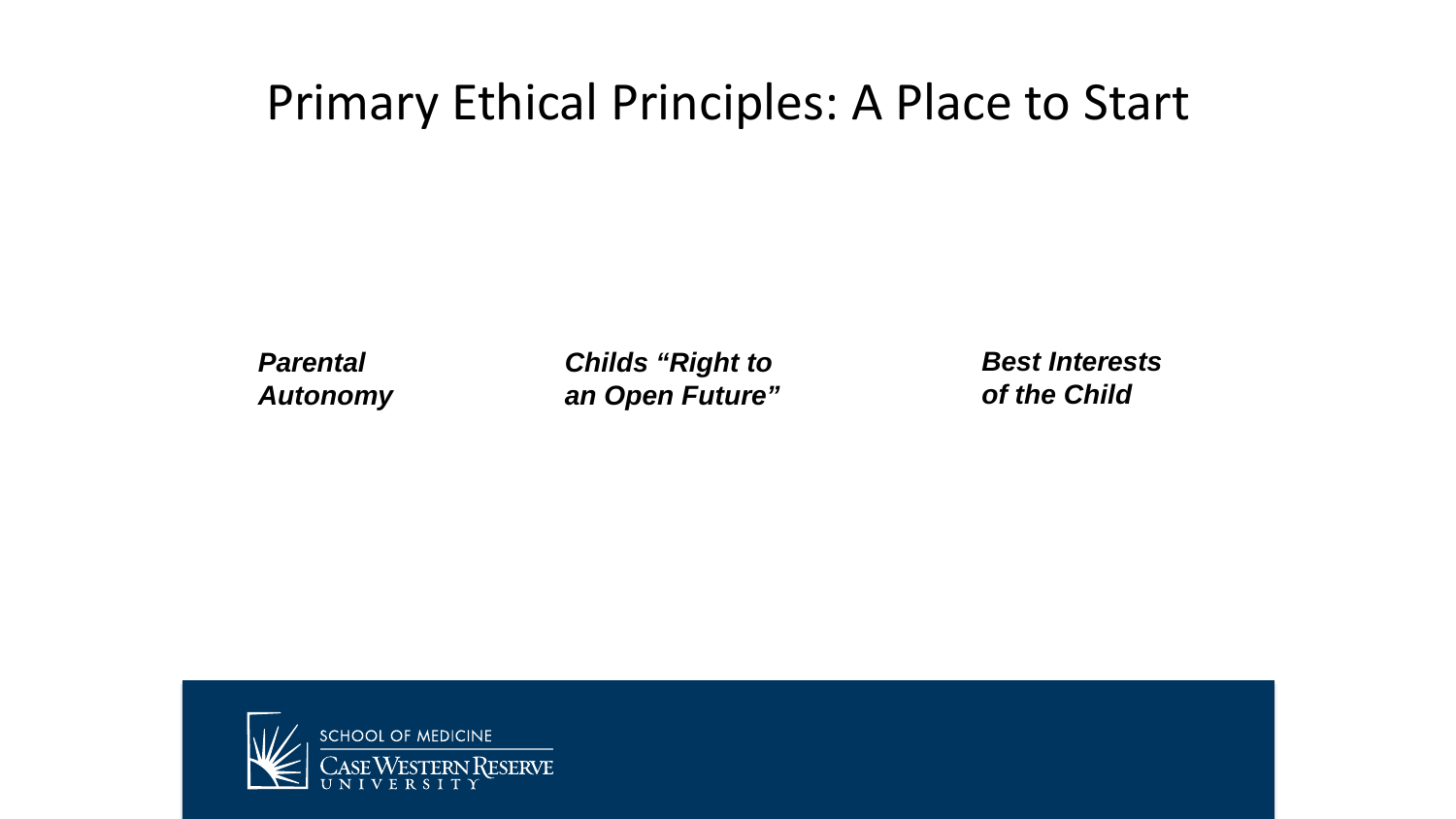# Social Implications

- Misunderstandings of carrier status
	- Sickle Cell screening in the 1970's
- Potential for stigmatization and impact on family dynamics
- Impact on self esteem or self image
- Potential for Discrimination
	- Limits of GINA
- Other familial/psychosocial impacts
	- When to reveal?

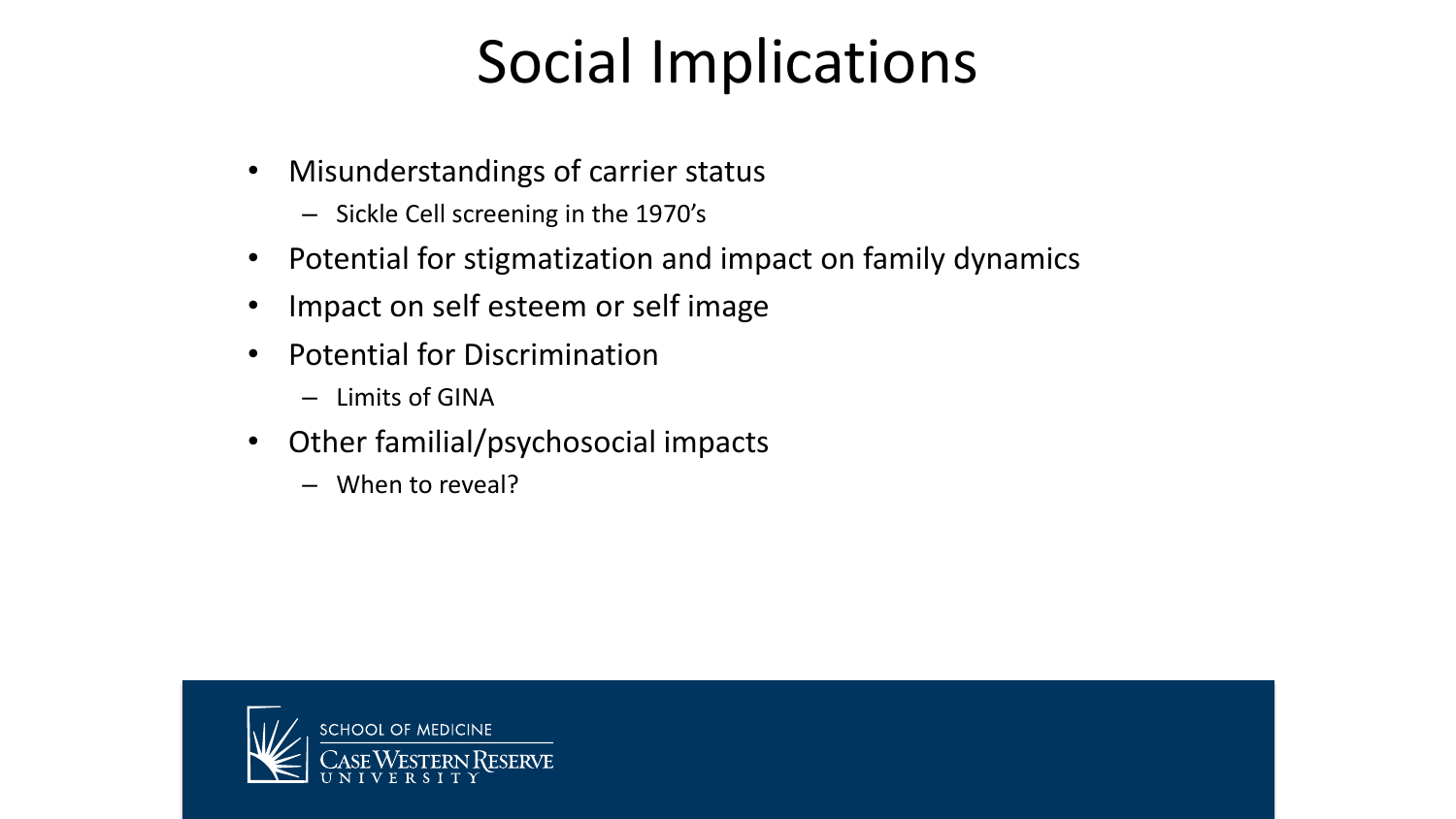### **Potential Health Benefits in Childhood**

#### **To return…**

- Benefit of early detection
- **Health Benefits** 
	- **Screening**
	- **Interventions**

#### **Or not to return…**

- Potential harms of misunderstanding status
	- Ex. Sickle Cell in the 70's
- Potential Discrimination or Stigmatization of Carriers
- Unnecessary screening
- Potential Anxiety/Worry

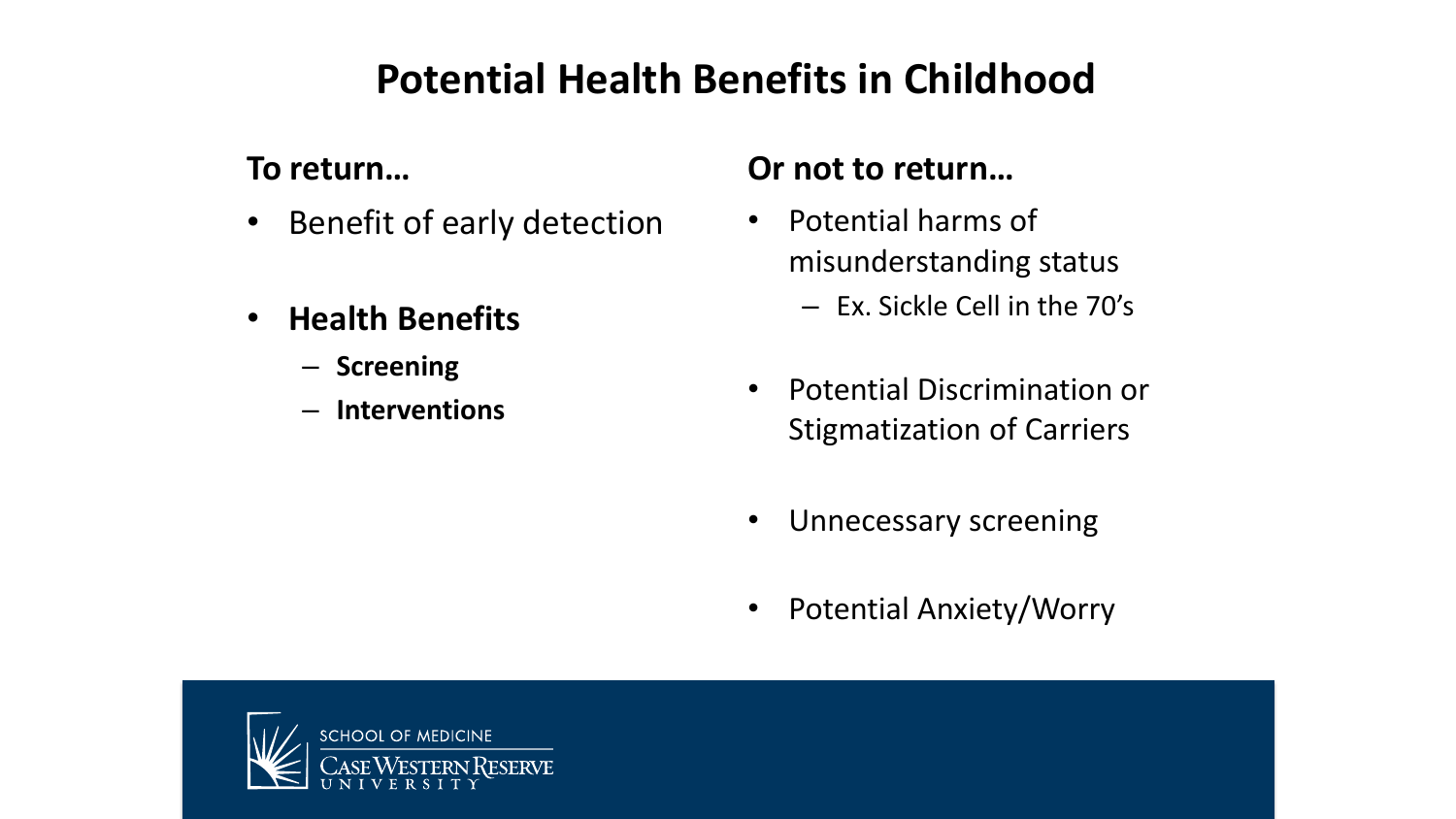### **Potential Health Benefits in Adulthood**

#### **To return…**

- Increased awareness of risk
- **Health Benefits** 
	- **Screening**
	- **Interventions**

#### **Or not to return…**

- Potential harms of misunderstanding status
	- Ex. Sickle Cell in the 70's
- Potential Discrimination or Stigmatization of Carriers
- Unnecessary screening
- Potential Anxiety/Worry

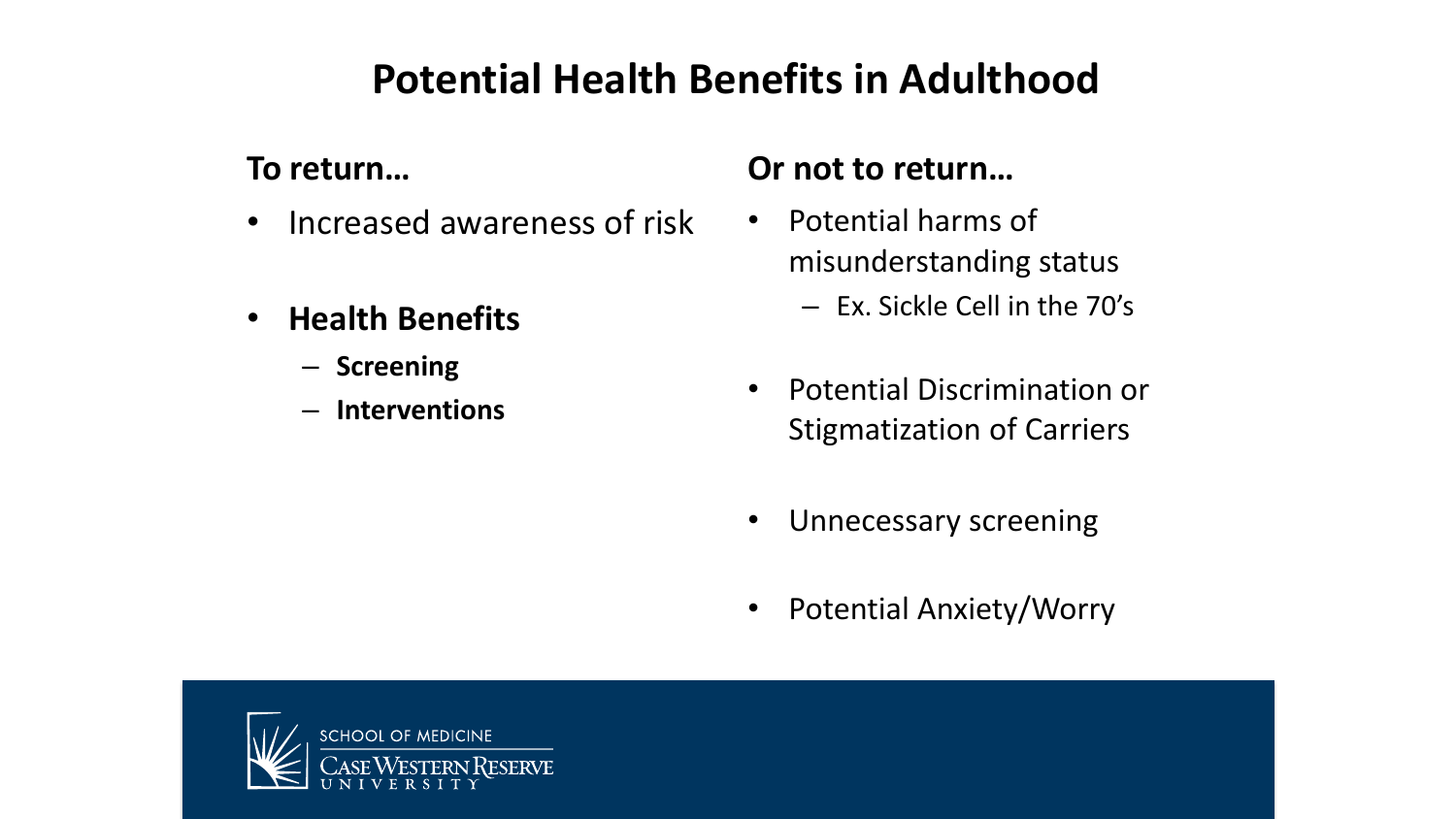# Right to an Open Future

- Discussed by Joel Fieberg in 1980
- Dena Davis applied to genetic testing (1997)
- "rights-in-trust" to be "saved for the child until they are an adult"
- Focused on autonomous decision making of the child when they reach adulthood



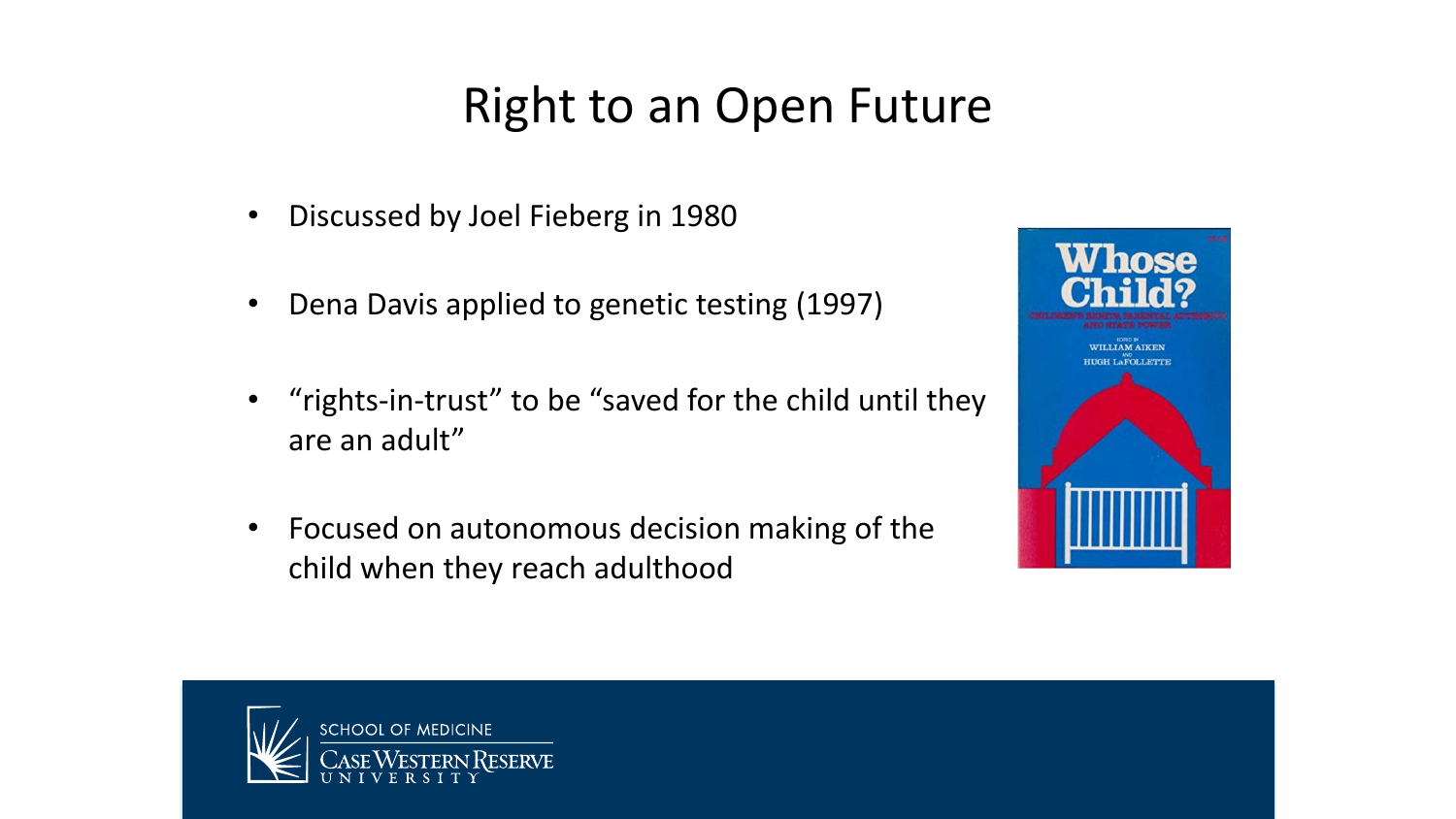# Other considerations for "open future"

- Most organizational policies (ACMG, AAP) discourage returning carrier statues w/o health benefits to children
- Promotes choice as adults
- Will adults get screened w/o family Hx or group membership?
- "Universal Carrier Screening" panels include CF, Pompe, MPS1, X-ALD , Fragile X, DMD, SMA
- Equity considerations…who has to Expanded Screening or genetic services and counseling?

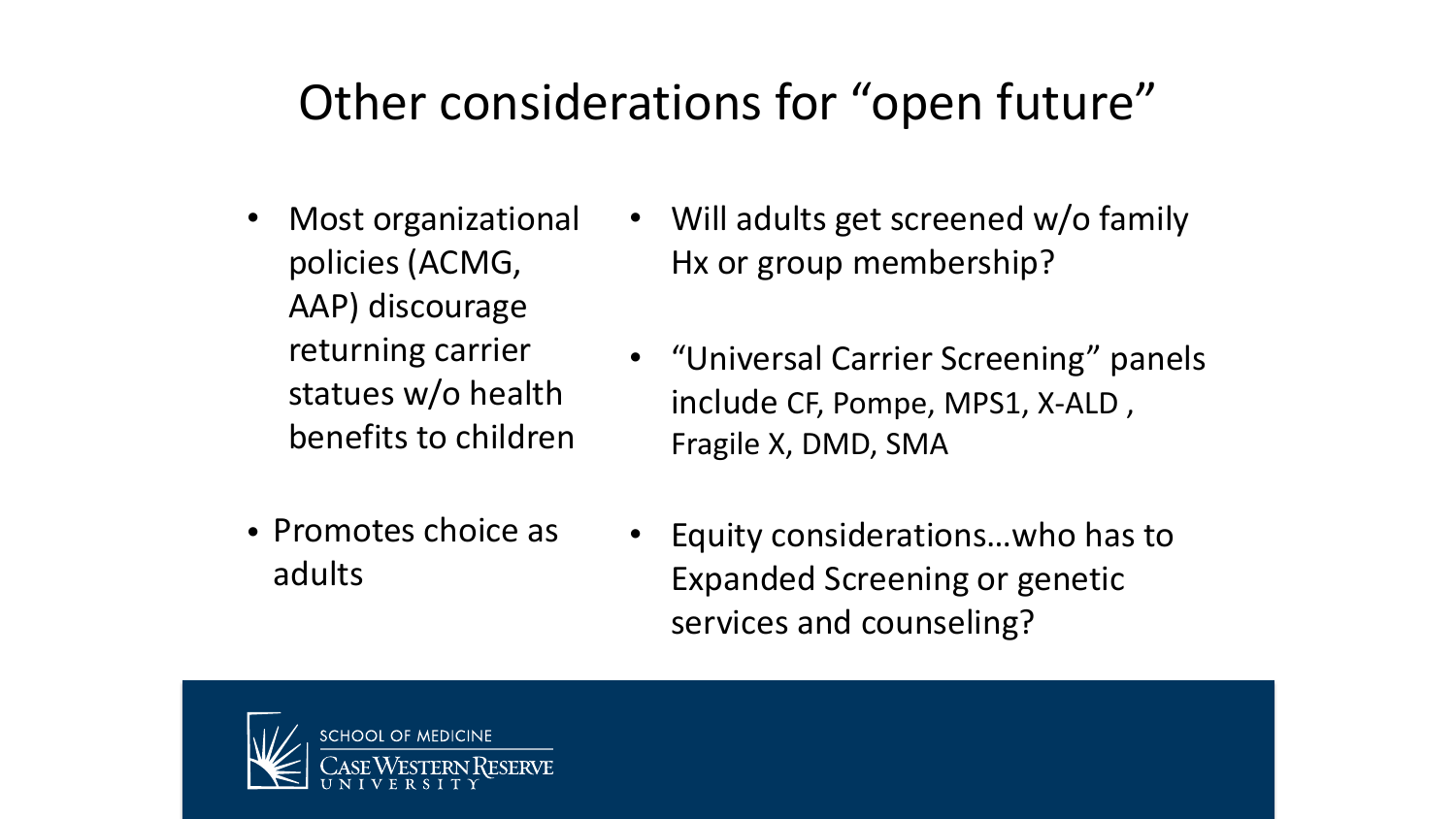### **Expanded Concepts of NBS Benefit: Reproductive Decision Making**

#### **To return…**

- Reproductive benefits to parents or other family members
- Reproductive benefits to newborns
- Concepts of expanded benefits in NBS (if **only** reproductive benefits)

#### **Or not to return…**

- Social/Familial Implications
	- Potential harms of misunderstanding status
	- Potential Discrimination or Stigmatization of Carriers
	- Potential Anxiety/Guilt
- *Moves us away from the ethical justification for NBS?*

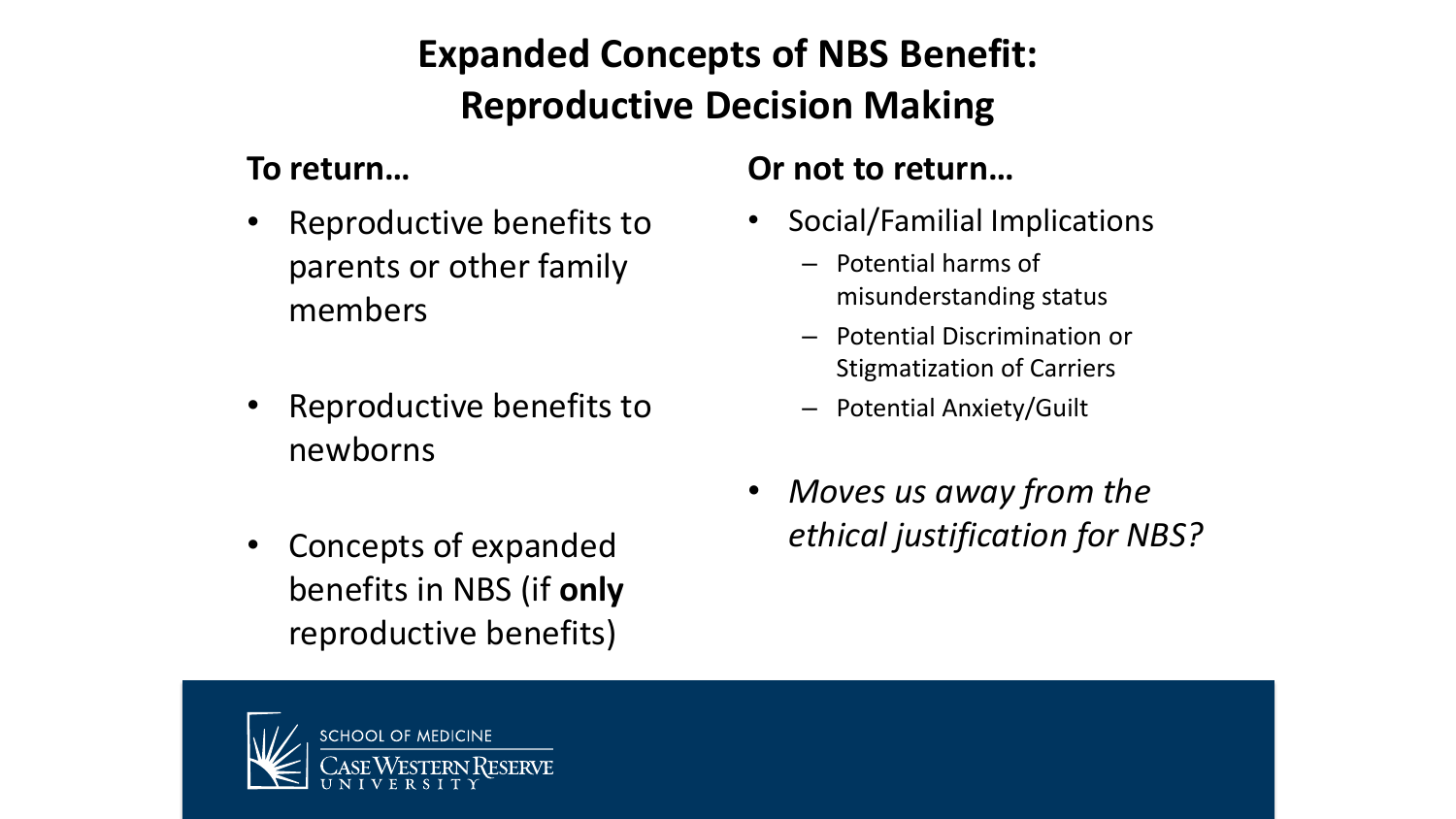# Parental Autonomy/Rights

#### Right not to know

- Can programs force parents to know carrier results?
- Paternalism and Public Health
- Does this fit the ethical and legal justification for mandatory screening?

### Right to know

- Autonomy of parents
- Personal Utility vs. Clinical Utility: Who gets to decide?

• *Would consent solve both of these issues?* 

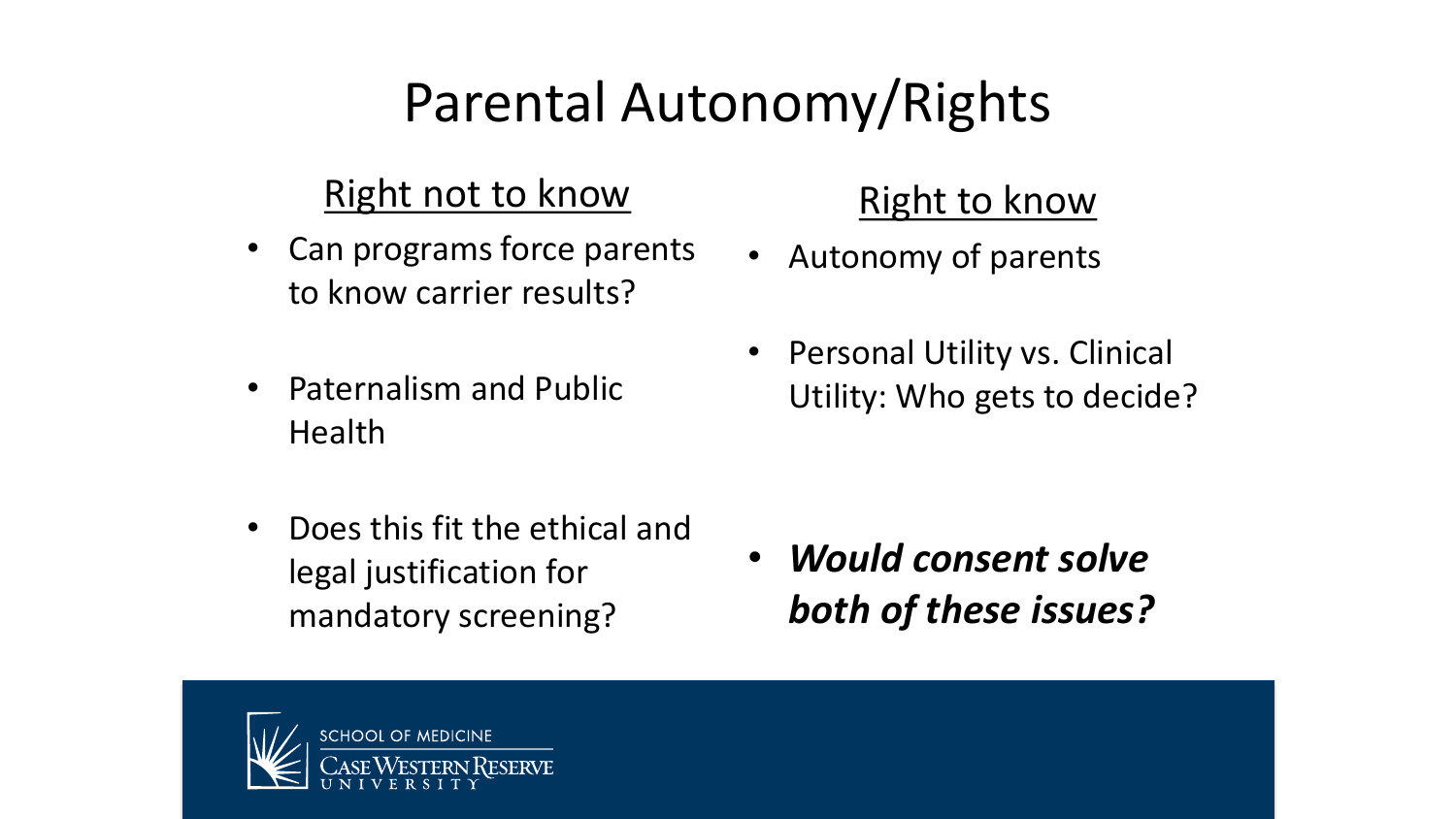## To return or not to return….

Possible Middle Roads:

Don't Return Carrier **Status** Through NBS

• *Only screen targeted groups*

Return All

Carrier

Status

- *Implement consent process for carrier status*
- *Put carrier status in medical record to be revealed later*

*Need for condition specific policies?*

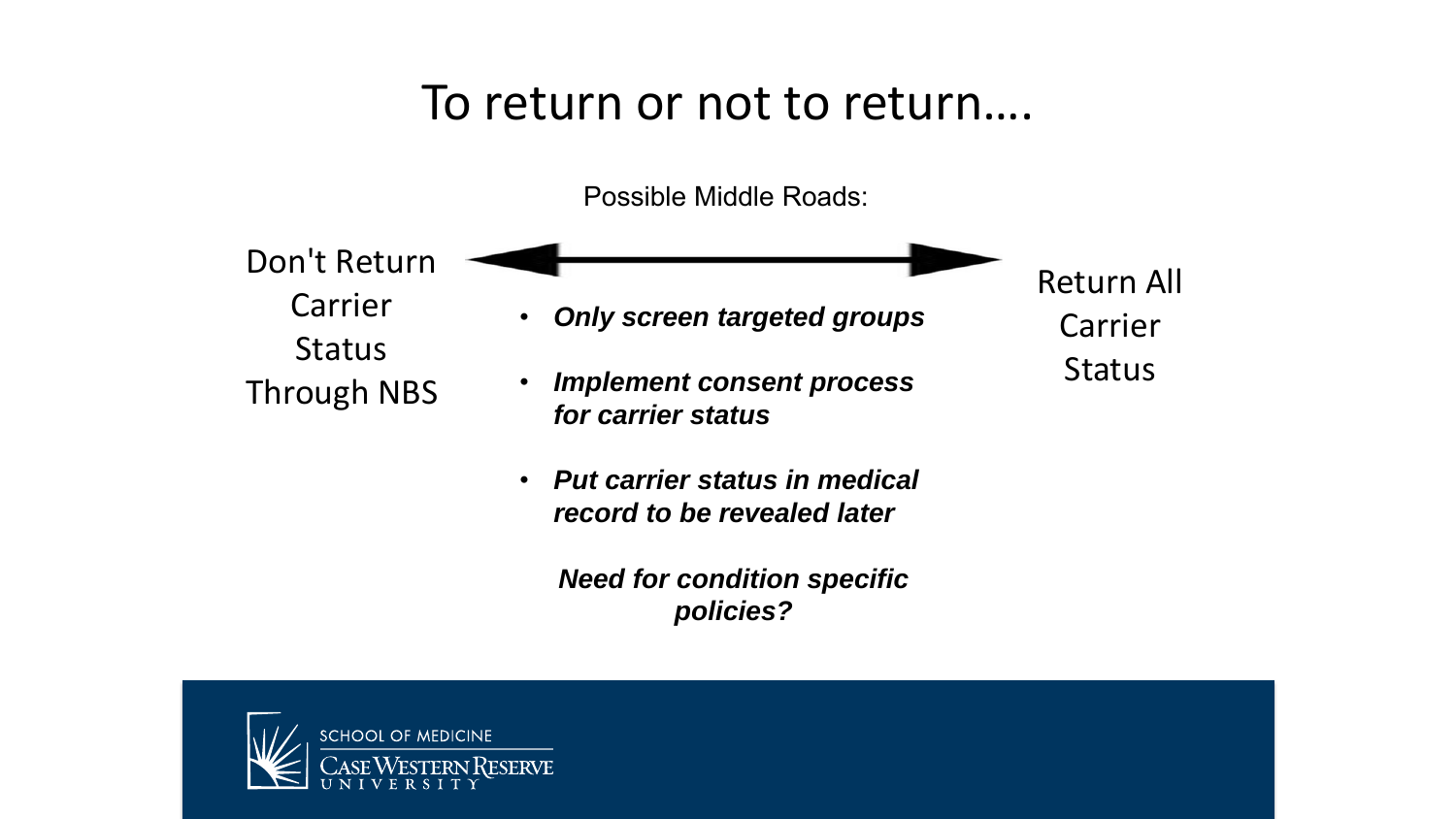# A related programmatic question…

- To detect or not to detect!
- Is it ethical to filter out carrier status? Is it possible?

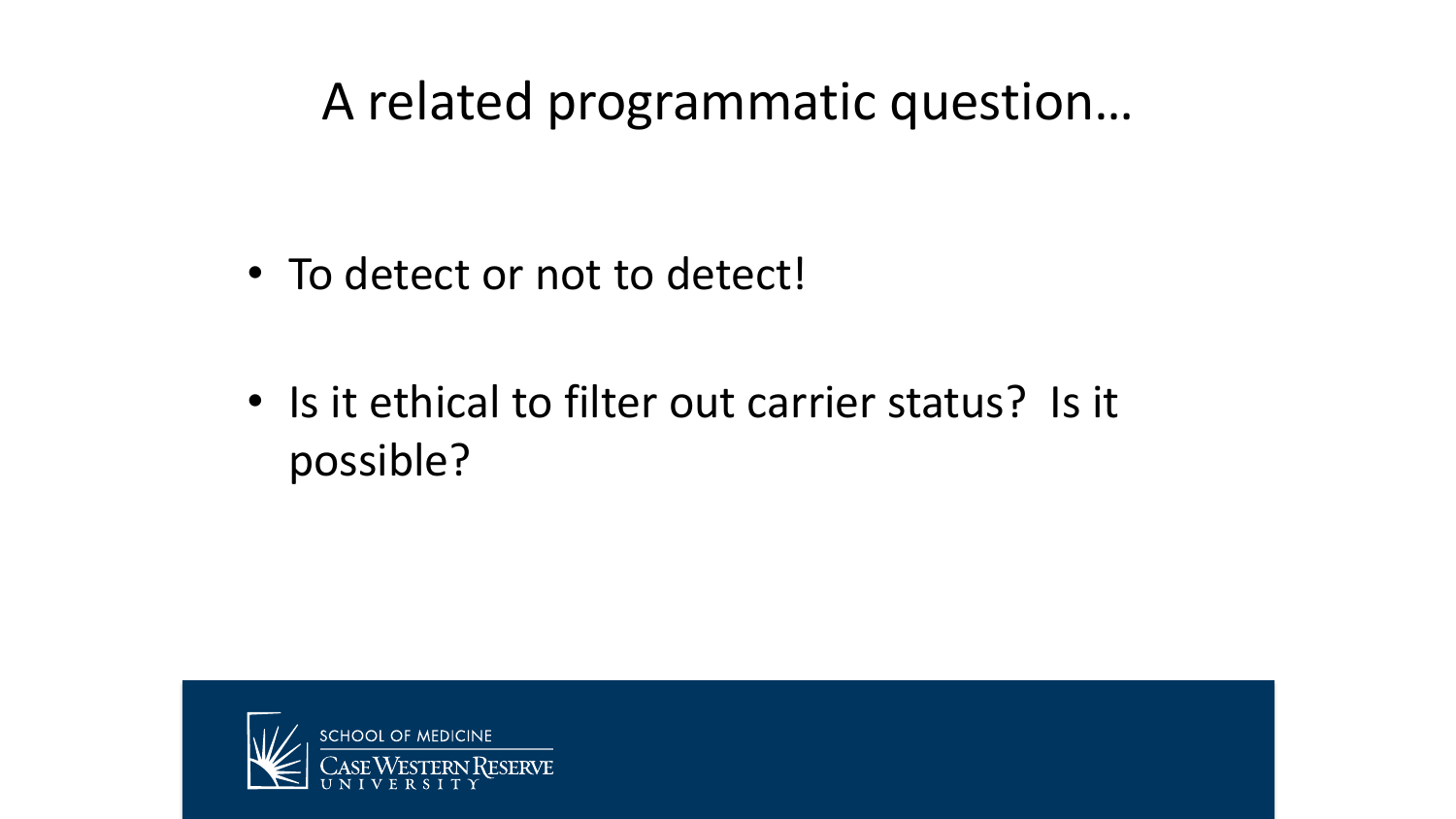# Conflicts with Professional Ethics?

- "We need to be very clear about like the definition of an actionable result…we would need some guidelines about 'What are actionable results…So to understand that just because we can do the test, doesn't mean we're prepared to deal with the results, and maybe we shouldn't, as Public Health systems."
- "Ethically, I think most programs feel that they need to report what they find, and as a labratorian, you report what you find. To window something out means to me that you may be missing something that might be a very key piece of information for a family. And how do you live with that."

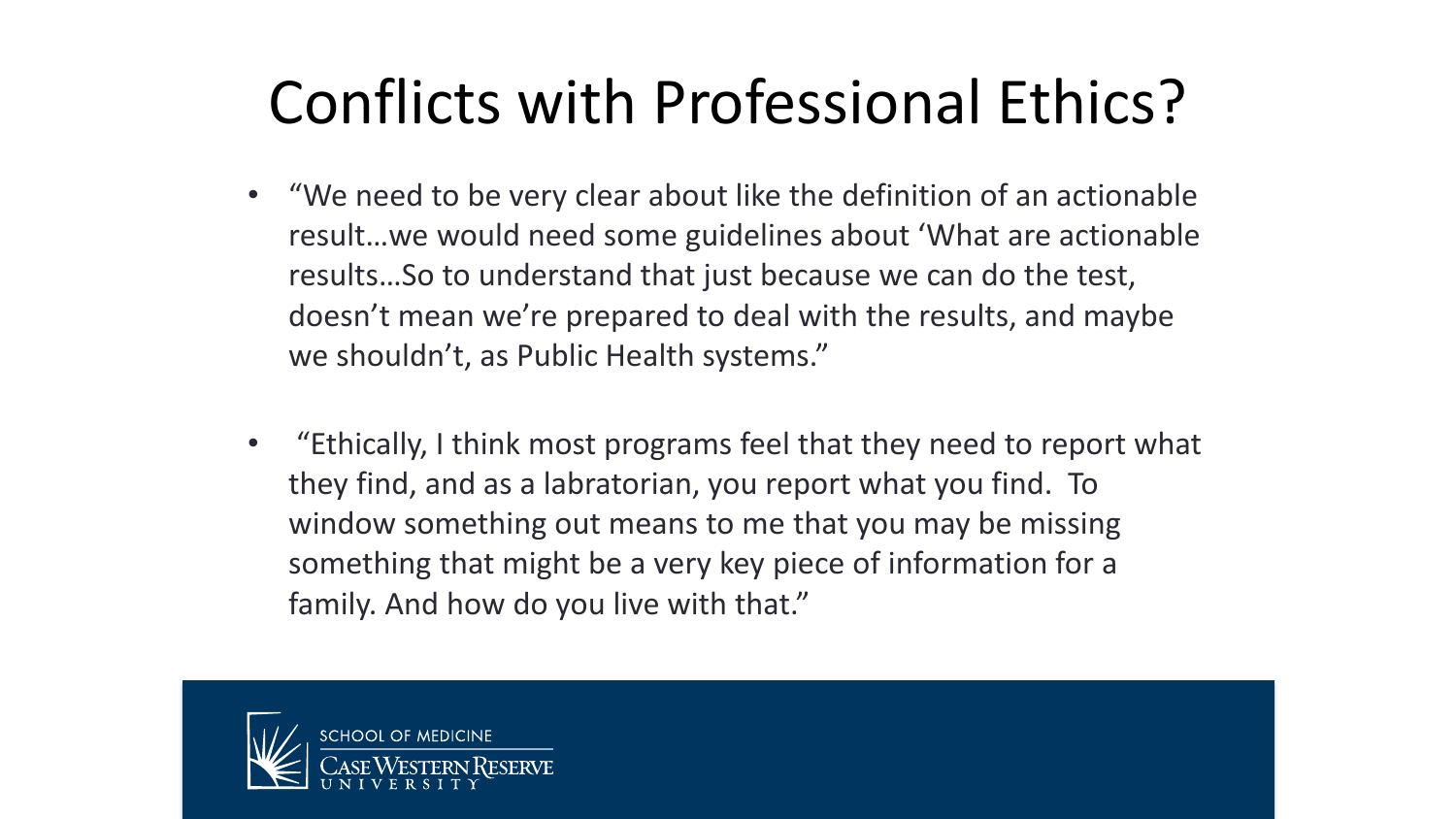

#### Need for more ELSI research in NBS pilot studies. Upcoming NBSTRN paper!